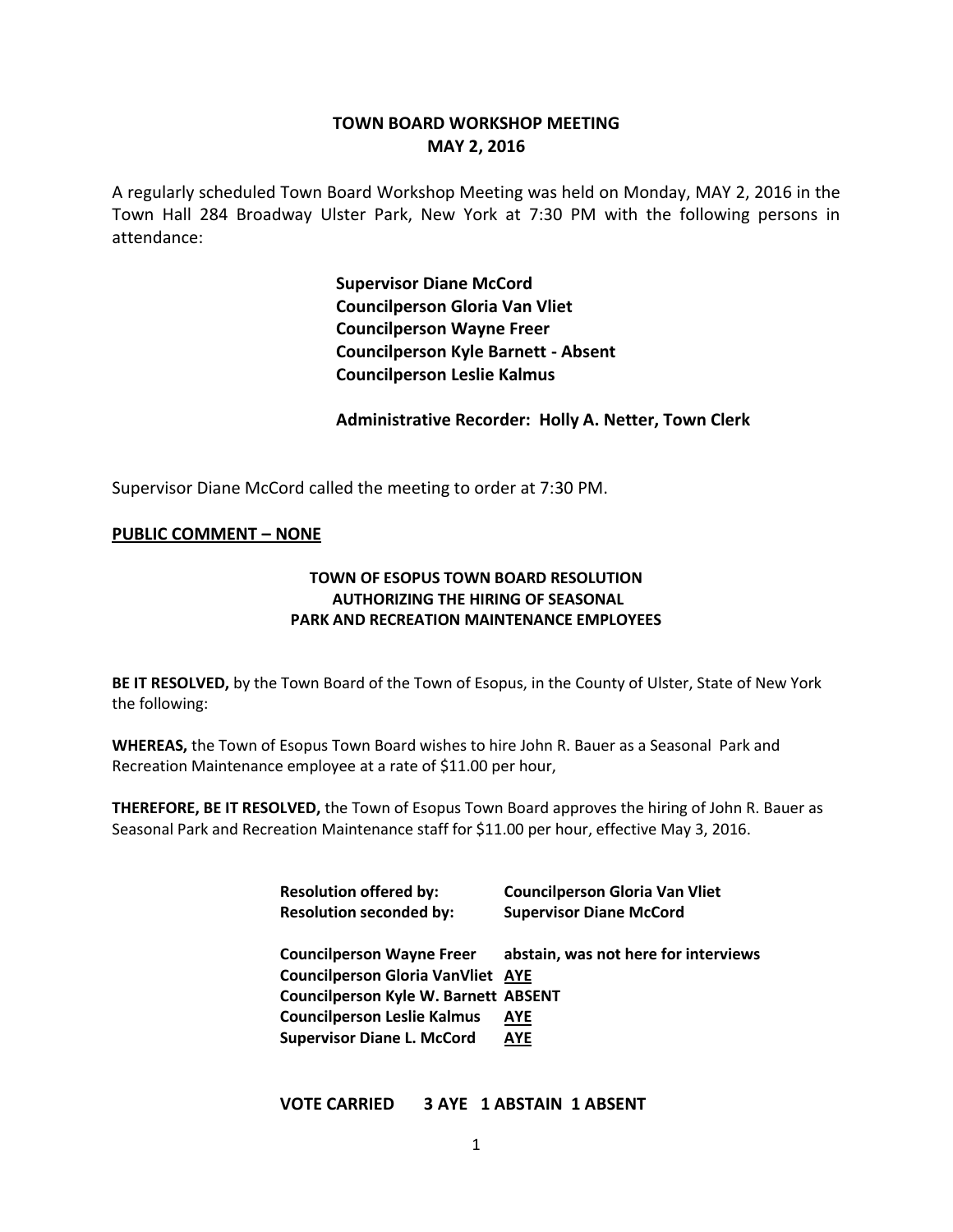#### **TOWN OF ESOPUS TOWN BOARD RESOLUTION AUTHORIZING THE HIRING OF SEASONAL PARK AND RECREATION MAINTENANCE EMPLOYEES**

**BE IT RESOLVED,** by the Town Board of the Town of Esopus, in the County of Ulster, State of New York the following:

**WHEREAS,** the Town of Esopus Town Board wishes to hire Colby John Hesleitner as a Seasonal Park and Recreation Maintenance employee at a rate of \$11.00 per hour,

**THEREFORE, BE IT RESOLVED,** the Town of Esopus Town Board approves the hiring of Colby John Hesleitner as Seasonal Park and Recreation Maintenance staff for \$11.00 per hour, effective May 3, 2016.

| <b>Resolution offered by:</b>               | <b>Councilperson Gloria Van Vliet</b> |
|---------------------------------------------|---------------------------------------|
| <b>Resolution seconded by:</b>              | <b>Supervisor Diane McCord</b>        |
|                                             |                                       |
| <b>Councilperson Wayne Freer</b>            | Abstain, was not here for interviews  |
| <b>Councilperson Gloria VanVliet AYE</b>    |                                       |
| <b>Councilperson Kyle W. Barnett ABSENT</b> |                                       |
| <b>Councilperson Leslie Kalmus</b>          | AYE                                   |
| <b>Supervisor Diane L. McCord</b>           | AYE                                   |

**VOTE CARRIED 3 AYE 1 ABSTAIN 1 ABSENT** 

### **PERSONNEL – EXECUTIVE SESSION**

A MOTION WAS MADE BY COUNCILPERSON WAYNE FREER AT 7:35 PM TO ENTER EXECUTIVE SESSION FOR THE PERPOSE OF DISCUSSING A SPECIFIC PERSONNEL EMPLOYMENT HISORY. THE MOTION WAS SECONDED BY COUNCILPERSON GLORIA VAN VLIET. ALL MEMEBERS PRESENT WERE IN FAVOR. MOTION CARRIED.

A MOTION WAS MADE BY SUPERVISOR MCCORD TO COME OUT OF EXECUTIVE SESSION AT 7:40 PM. THE MOTION WAS SECONDED BY COUNCILPERSON FREER. ALL MEMBERS PRESENT WERE IN FAVOR. MOTION CARRIED.

NO ACTION WAS TAKEN.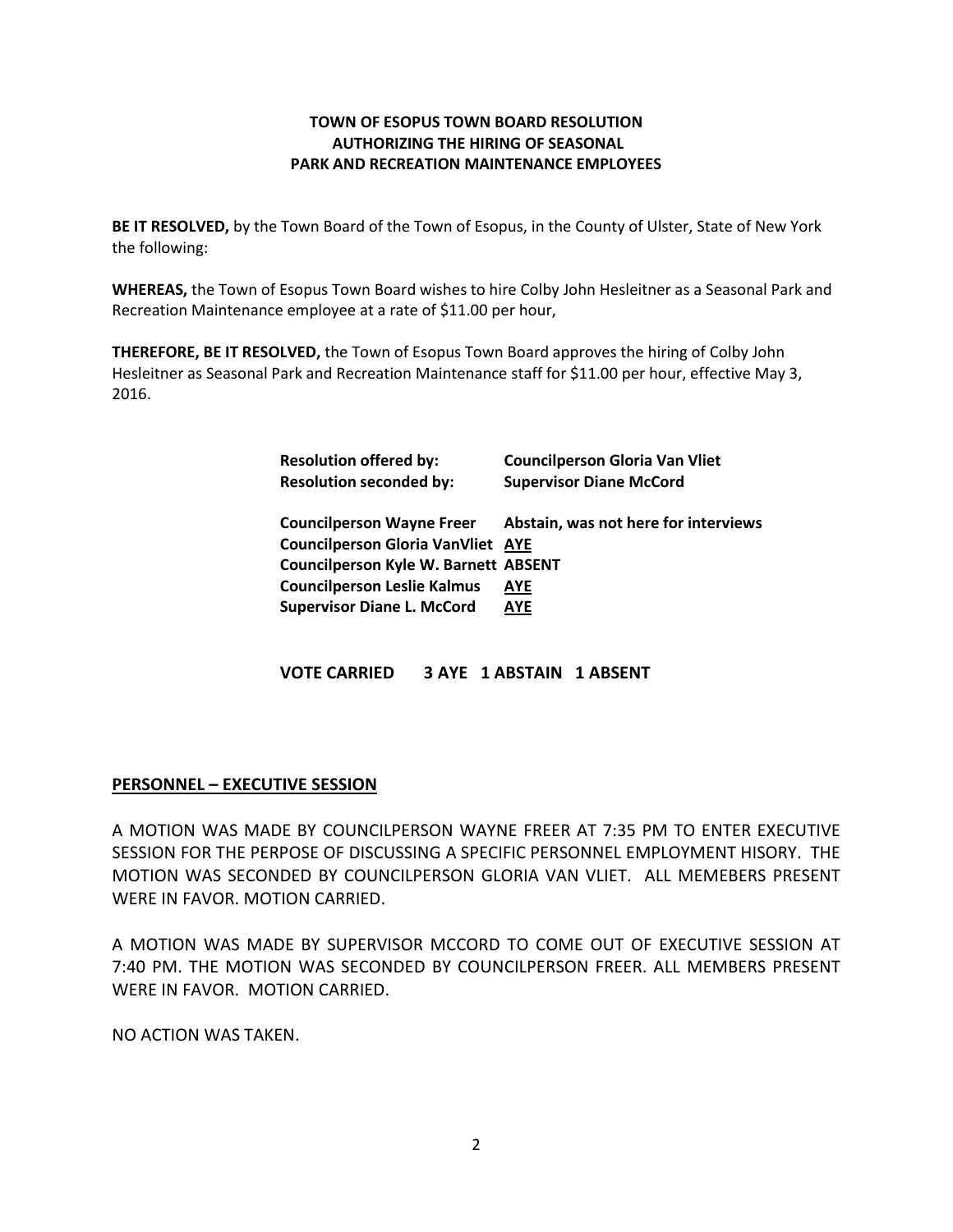## **TRANSFER STATION FEE SCHEDULE; CREDIT CARD SCANNERS**

Currently the Town of Esopus is the only Transfer Station in Ulster County that accepts cash. Due to liability issues the Town Board has been discussing options to phase out taking cash at the Transfer Station. This has turned into quite a challenge. Research has been done on setting up a credit card machine at the location, however there would have to be a convenience charge imposed on the customers because the Town is not able to absorb the fees. There may be an alternative of a punch card system in which a customer could purchase a \$30 or \$50 card and the transactions would be punched out accordingly on the card. There is still an outstanding issue of the scale transactions not being an even amount. The Board will need to contemplate how they are going to proceed. The scale transactions may either get rounded up or down or may strictly require payment in check. Councilperson Wayne Freer is going to look at the program to see what can be done. There was a discussion about the transfer station fees and changes that need to be made.

Brian Clarke, Transfer Station employee reported kids riding on quads through transfer station property. Councilperson Wayne Freer said he would talk to the Sherriff Department and signage may be needed.

# **PERSONNEL – EXECUTIVE SESSION – TABLED**

# **UNION NEGOTIATIONS**

No word on the negotiations.

### **GREENWALD DOHERTY VOUCHER**

An invoice was received from Greenwald Doherty. Several Board members questioned the hourly charge and felt there was a discrepancy. Further investigation will need to be done prior to an approval being made for payment.

### **MICHAEL LAMANNA – FITNESS TRAINING**

Michael LaManna has requested to use the park for early morning and evening training session. It was determined it is a public park and he was able to use it without the Board's approval. Town Clerk Netter was asked to notify Michael LaManna of the decision.

### **RIVERVIEW CONDOMINIUMS - FEE REQUEST**

The Riverview Condominium Board of Managers and Homeowners Association have requested the fee to be waived for the use of the Community Room Saturday May 14 from 9:30 to noon to hold their semi - annual meeting. The Board made a unanimous decision to deny the request.